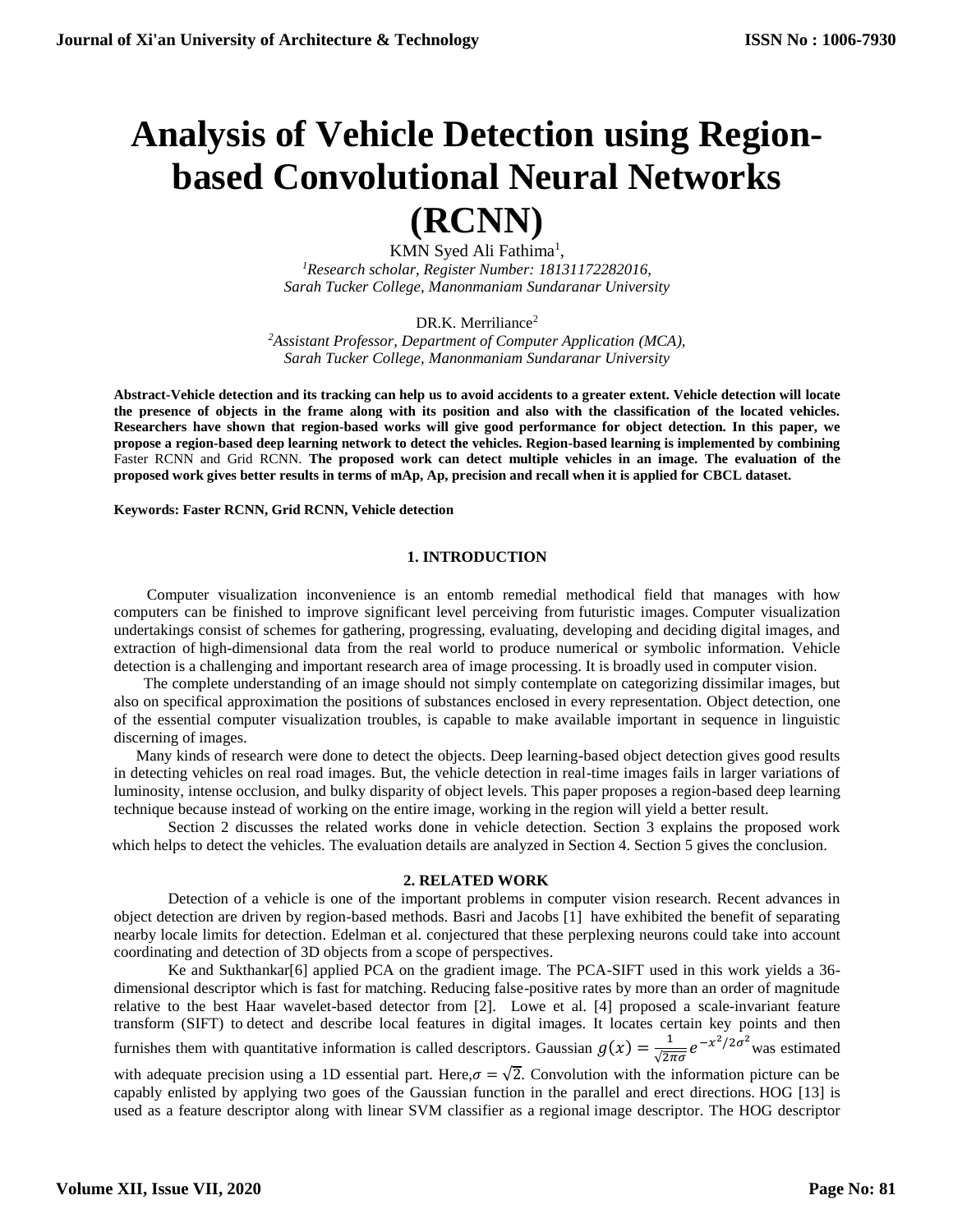technique counts occurrences of gradient orientation in localized portions of an image - detection window, each entity pixel surrounding the pixel shade transforms in both x-axis and y-axis, the gradient of a continuous multi-

variable function,  $\nabla q(x, y) = \begin{bmatrix} r_x \\ r_y \end{bmatrix}$  $\begin{bmatrix} r_x \\ r_y \end{bmatrix} = \begin{bmatrix} \frac{\sigma q}{\sigma x} \\ \frac{\sigma q}{\sigma y} \end{bmatrix} = \begin{bmatrix} q(x+1,y)-q(x-1),y \\ q(x,y+1)-q(x,y-1) \end{bmatrix}$  $q(x+1,y) - q(x-1,y)$ , which gives the vector of limited derived of everyone the inconsistent. Assume  $q(x, y)$  traces the redden of the pixel at position  $(x, y)$ , the slope vector of the pixel  $(x, y)$  is identified,  $\frac{\sigma x}{\sigma y}$ -the term is the partial derivative on the x-path, which is calculated as the color variation connecting

the closest pixels.

SURF descriptor [10]for image matching and object recognition, uses a numeral estimate of the [determinant of Hessian](https://en.wikipedia.org/wiki/Blob_detection#The_determinant_of_the_Hessian) [blob detector,](https://en.wikipedia.org/wiki/Blob_detection) which can be calculated with 3 integer procedures using a precomputed [integral image,](https://en.wikipedia.org/wiki/Integral_image) feature descriptor is based on the sum of the [Haar wavelet](https://en.wikipedia.org/wiki/Haar-like_feature) response around the point of interest, also be computed with the integral image.  $\mathcal{H}(x, \sigma) = \begin{cases} \mathcal{L}_{xx}(x, \sigma) \mathcal{L}_{xy}(x, \sigma) \\ \mathcal{L}_{xx}(x, \sigma) \mathcal{L}_{yy}(x, \sigma) \end{cases}$  $\frac{\partial \mathcal{L}_{xx}(x,\sigma) \mathcal{L}_{xy}(x,\sigma)}{\partial \mathcal{L}_{yy}(x,\sigma) \mathcal{L}_{yy}(x,\sigma)} \dots \dots \dots \mathcal{L}_{xx}(x,\sigma) = \frac{\sigma^2}{\sigma x^{2g}}$  $\frac{\partial}{\partial x^{2g(\sigma)}}$ uses Lscale-space representation, then detecting scale-space maxima of this operator  $\mathcal{H}(x, \sigma)$  and obtains differential blob detector with automatic scale selection. Ross et al. [19] used region-based convolutional neural networks to generate create locale proposition from a system whose last FC layer at the same time predicts different (e.g., 800) boxes, which are utilized for R-CNN, object recognition, For regression, embrace the definitions of the 4 directions, with  $u_x = \frac{x - x_a}{w_a}$  $\frac{y - x_a}{w_a}$ ,  $u_y = \frac{y - y_a}{h_a}$  $\frac{-y_a}{h_a}$ ,  $t_w = \log(w/w_a)$ ,  $u_h = \log(h/h_a)$  and  $u_x^* = \frac{x^* - x_a}{w_a}$  $\frac{y^*-x_a}{w_a}$ ,  $t_y^* = \frac{y^*-y_a}{w_a}$  $\frac{y_a}{w_a}$ , $t_w^* = \log(w/w_a)$ , $t_h^* =$  $log(h^*/\hat{h}_a)$ , where x, y, w, and h denote the two coordinates of the box centre, width, and height. Variables x,x<sub>a</sub>, and x<sup>\*</sup> are for the calculated box, anchor box, and ground-truth box respectively, as bounding-box regression from an anchor box to a nearby ground-truth box. Fast R-CNN expands on productively order object proposition utilizing profound convolutional networks, to improve preparing and testing speed while likewise expanding identification precision.

Girshick et al.[22], a fast R-CNN network was proposed which accepts a whole picture as information. The system first procedures the entire picture with a few convolutional (conv) and max-pooling layers to deliver a conv highlight map. At that point, for each article proposition, a locale of intrigue (RoI) pooling layer removes a fixedlength highlight vector from the component map. Each element vector is taken care of into a grouping of completely associated (Fc) layers that at long last branch into two kin yield layers: one that produces softmax likelihood evaluates over K object classes in addition to a catch-all "foundation" class and another layer that yields four genuine esteemed numbers for each of the K object classes. Every set of 4 qualities encodes refined jumping box position for one of the K classes. He et al. [23proposed a technique for object identification called Faster R-CNN which joins Region Proposal Network (RPN) as a Region of Interest (RoI) applicant extractor. Faster R-CNN [23] is progressively vigorous to deal with the huge variety of vehicle different scales.

Grid R-CNN [38] is object detection and identification framework structure, where the customary relapse definition is supplanted by a lattice point guided confinement instrument and the unequivocal spatial portrayals are productively used for excellent limitation. Grid R-CNN isolates the item jumping enclose locale to matrices and utilizes a fully convolutional network.

GoogleNet[28] is a deep learning structure which applied distinctive scale convolution portions  $(1X1; 3X3)$ and 5X 5) a similar component map in a given layer. This strategy is caught by utilizing multi-scale includes and summed up these highlights together as a yield highlight map.

VGG Net [27] is collected from five groups of convolutional layers and three FC layers. There are two convolutional layers in the first two groups and three convolutional layers in the next three groups. Between each group, a Max Pooling layer is applied to lessen spatial element. ResNet [29] which condensed optimization difficulty by introducing shortcut relations extract attribute embed of the complete reflection and concatenate it with area characteristic to progress recognition. DenseNet [30] which is retain the deep layer features and better in sequence flow by succession the input with the remaining output, oppressed features from thin layers were reproduction and acquired.

He et al. [31] proposed Mask R-CNN, which anticipated bouncing boxes and division covers in corresponding to create and afterwards RoIPool or RoIAlign are consumed to extort features for these proposals. The extort features are then used for supplementary proposal degeneration and classification, ROI Align layer which tended to the quantization issue by bilinear introduction at partially inspected positions inside every grid, He et al. [31] and Dai et al.[32] be trained integrated occurrence segmentation framework and optimize the detector with pixel-level supervision. Cascade R-CNN [50] prepares multi-stage R-CNNs with growing IOU threshold phase-byphase and thus the multi-stage R-CNNs are consecutively more prevailing for exact localization.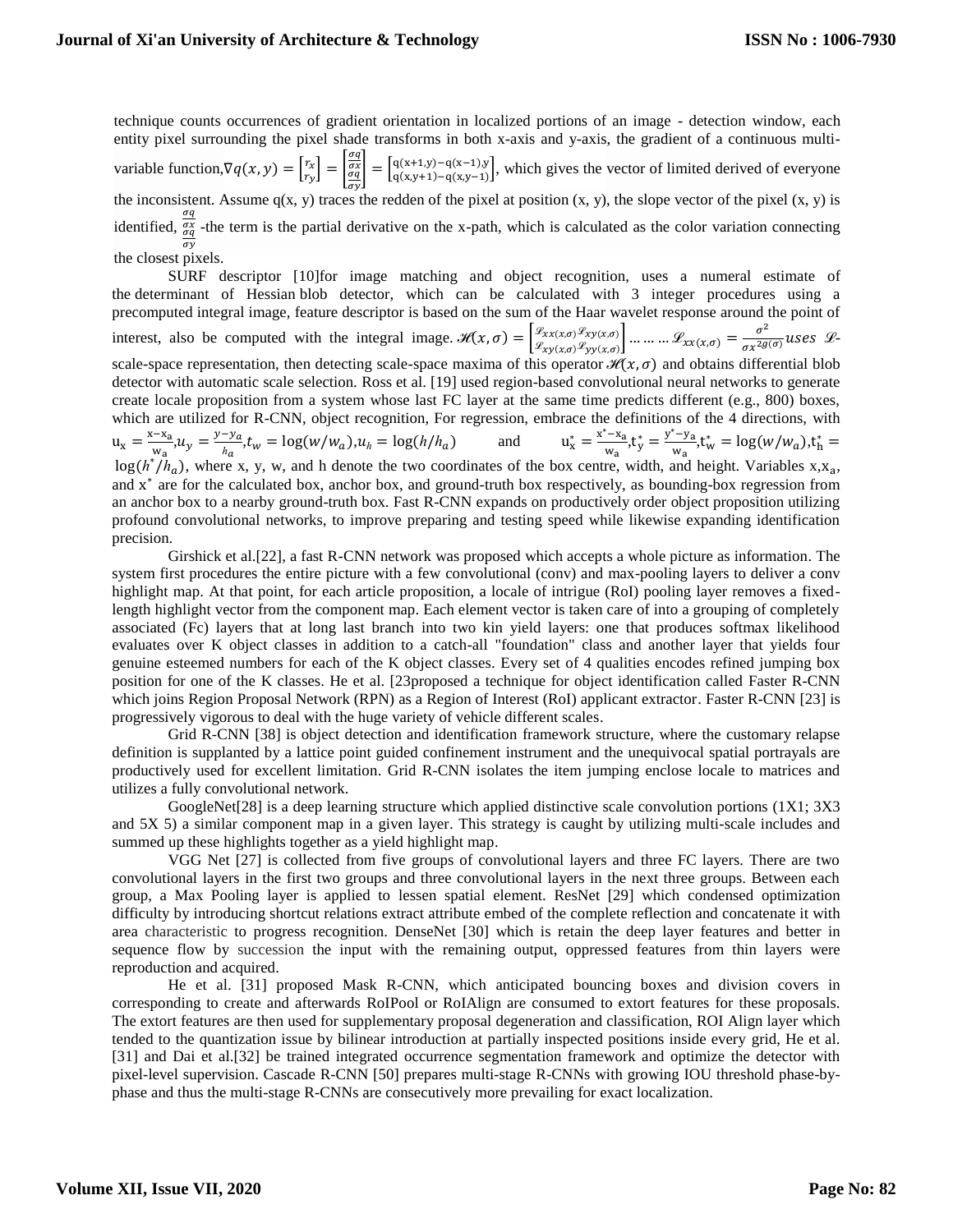Ren et al.[40] used to merge the Faster-RCNN reproduction with two diverse convolutional neural networks (VGG-16 and ResNet-50) [41]. RetinaNet [48] which focus to resolve the localization precision of solitary-stage detectors because of the stumpy concentration accuracy of predefined anchor and it has single-stage deterioration. RefineDet[49] is a two-step deterioration to develop the concentration precision for single-stage detectors which recovers solitary-stage detector by two-step pour lose ground.

#### **3. REGION-BASED VEHICLE DETECTION METHODS**

This section describes Faster RCNN [23] and Grid RCNN [38] which is used for object detection in the proposed work. Region Proposal Network acquired raw image information as input creates a region of interest which represents the prospect of object subsistence using a process called [Selective Search.](http://www.cs.cornell.edu/courses/cs7670/2014sp/slides/VisionSeminar14.pdf) R-CNN [19] and uses Support Vector Machine (SVM) that classifies the object.

#### *3.1 Faster RCNN*

Faster RCNN [23] uses Region Proposal Network (RPN) which gets representation feature maps as an effort and produces a set of object suggestions, each with an objectless gain as output. Faster R-CNN joins the problem of selective search by replacing it with Region Proposal Network (RPN). Firstly, remove include maps from the information picture utilizing ConvNet and afterwards go those maps through an RPN which returns object an RPN which returns object proposals. Finally, these maps are grouped and the bounding boxes are anticipated. Boundingbox regression offset is given in Eqn. (1).

$$
u^k = u^k_x, u^k_y, u^k_w u^k_h \qquad \qquad \dots (1)
$$

The bounding box regression gives the parameterizations of the four coordinates, where x, y, w, and h denotes the box's interior coordinate and its width and height. Variables x,  $x_a$ , and  $x^*$  are remove include maps from the information picture utilizing ConvNet and afterwards go those maps through an RPN which returns object recommendations. At last, these maps are ordered and the jumping boxes are anticipated. The feature extraction process of Faster R-CNN [23] is called as region proposal network (RPN) which shares convolutional layers with region-based detectors; Region proposals proposition is gotten from RPN and used for ROI element extortion from the output attribute maps of a CNN. To extort characteristics for region proposals, RPN is designed to efficiently predict region proposals with a wide range of scales and aspect ratios.



Figure 1 Architecture of Faster RCNN Detector

Figure 1. (a) Illustrates the Faster R-CNN architecture. A Faster R-CNN [23] accepts a whole representation as contribution with a lot of suggestions for their objects. . The system first methods the whole image with several convolutional (conv) and max-pooling layers to produce a conv feature a map. Then, for every point application a region of interest (ROI) collecting layer extorts a locale of intrigue (ROI) pooling layer extricates a predetermined-length include vector from the component map.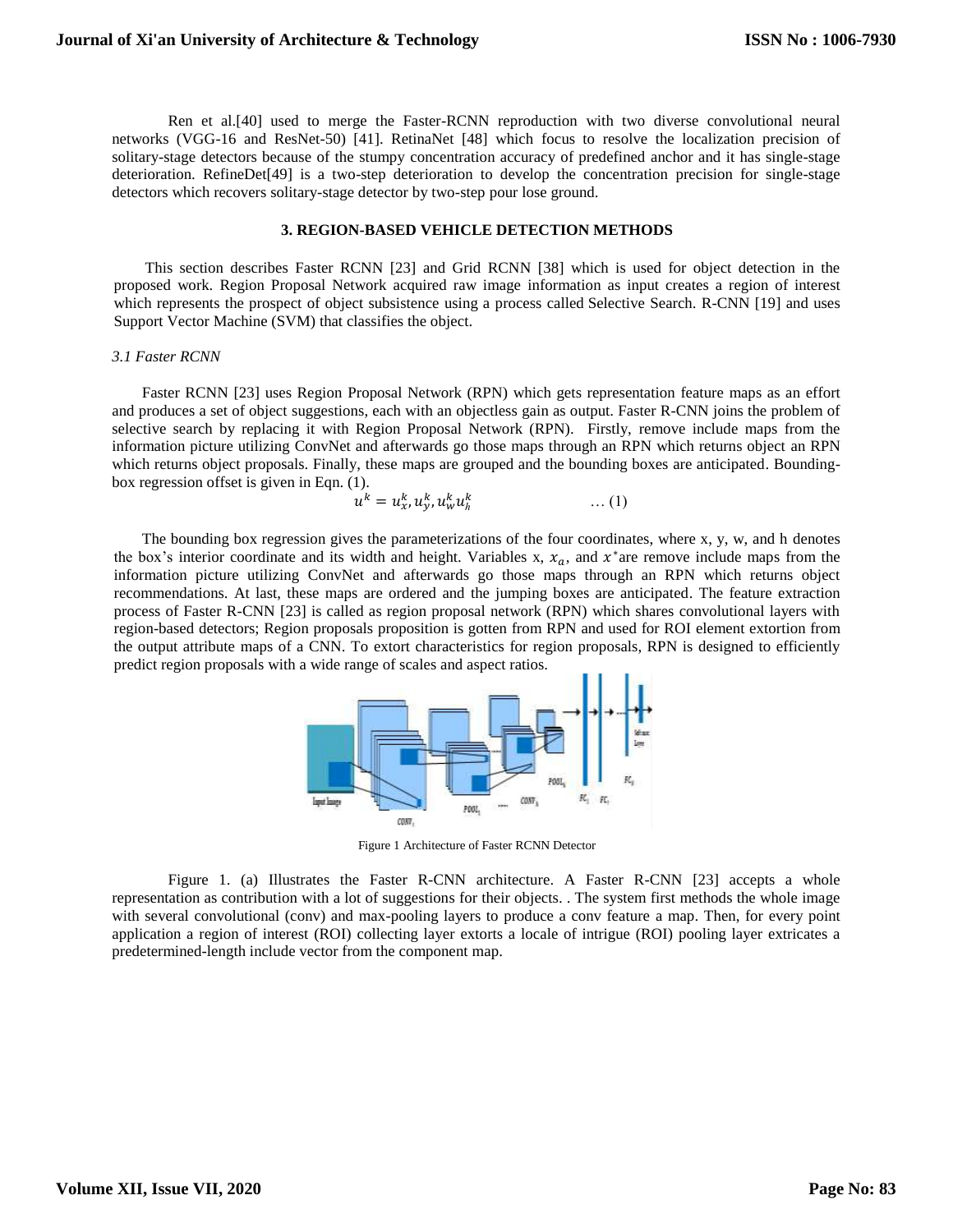



Figure 1 (b) illustrates each element vector is taken care of into an arrangement of completely associated (fc) layers that at long last gives two yield layers: one that produces softmax likelihood appraises over K object classes in addition to a catch-all "foundation" class and another layer that yields four genuine esteemed numbers for every one of the K object classes. Each arrangement of 4 qualities encodes refined jumping box positions for one of the K classes.

#### *3.1.1 ROI (Region of Interest) Voting*

Each training with ROI is marked with a ground-truth class u and a ground-truth bounding box relapse target v, utilize a perform multiple tasks trouble L on each named ROI to together train for characterization and bounding box relapse:

$$
L(p, u, t^u, v) = L_{cls}(p, u) + \lambda [u \ge 1] L_{loc}(t^u, v) \qquad \qquad \dots (2)
$$

Eqn. (2), denotes the  $L_{loc}$  defined over a tuple of relapse focuses for class true bounding box regression targets for class  $u, v = (v_x; v_y; v_w; v_h)$ , and a predicted tuple $t_u = (t_x^u; t_y^u; t_w^u; t_h^u)$ , again for class u. *3.2 Grid RCNN*

Another object detection system named Grid R-CNN [38] receives a lattice guided restriction component for precise item identification. Grid R-CNN [38] utilizes explicit spatial representation to estimate the location of the grid points, thus reformulating the localization as a classification problem. Grid R-CNN [38] is the first recognition structure that finds the item by anticipating network focuses on the pixel level. Matrix focuses can be gotten with top-notch confinement results. return for capital invested highlights is then used to perform arrangement and restriction. As opposed to past works with a container balance relapse branch, we receive a framework guided instrument for excellent restriction. The framework expectation branch embraces an FCN[20] to yield a likelihood heat map from which we can find the matrix focuses in the bouncing box lined up with the article. With the lattice focuses, we at long last decide the exact item bouncing box by an element map level data combination approach. For the multi-stage identifiers, the proposition is right off the bat produced and afterwards, RoIPool or RoIAlign[8] are used to extricate highlights into the objects.

The architecture of Grid RCNN object detector is given in Fig.2.



**Figure 2. The architecture of Grid RCNN**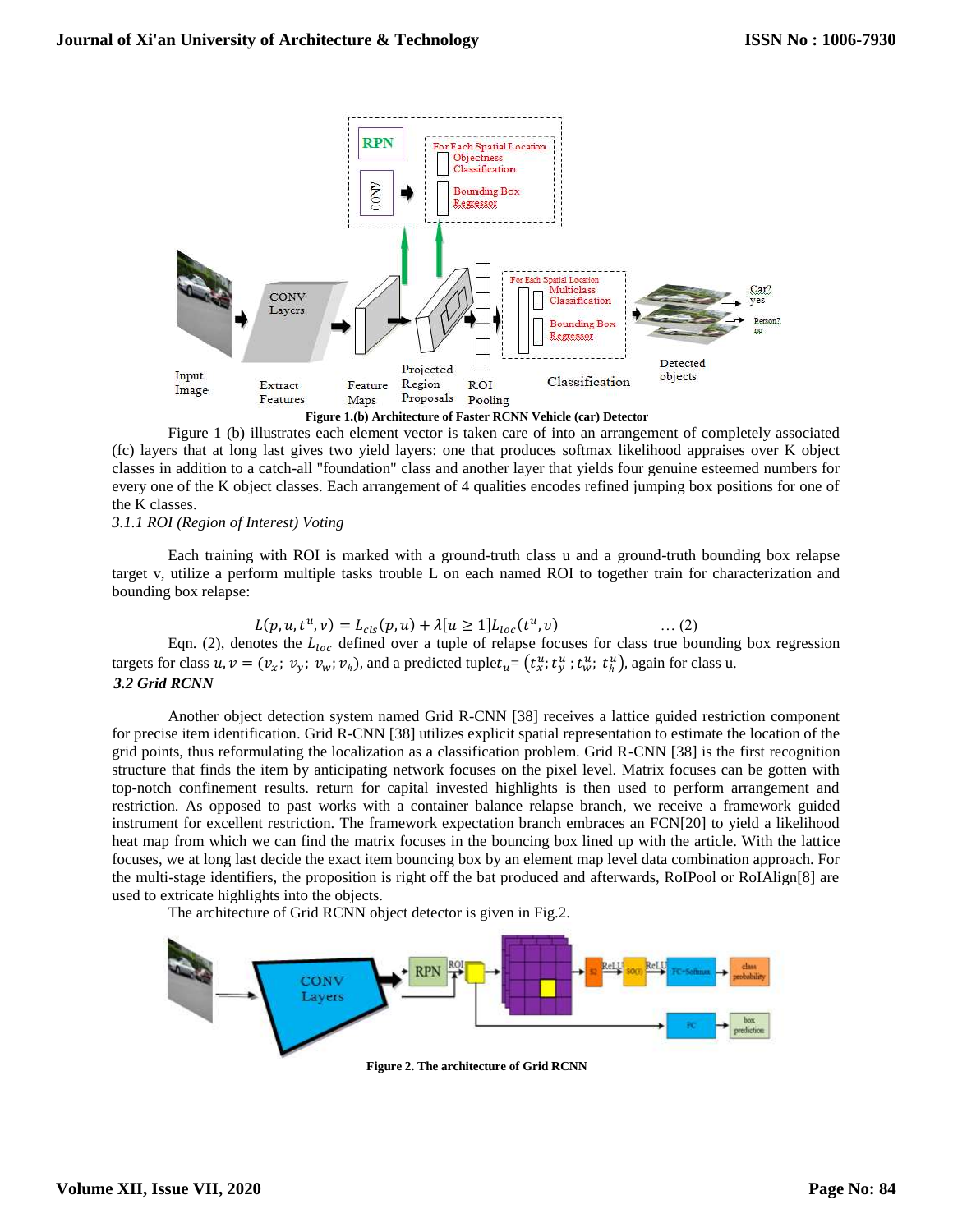#### **Journal of Xi'an University of Architecture & Technology**

In this, convolution Layers are fed into RPN to extract features. The RPN is used to provide bounding box proposals. The candidate objects in each bounding box are projected onto a grid map.

#### *3.3 Trouncing Function for erudition province suggestion using Detectors*

RPNs appoint a double class mark (of being an article or not) to each stay, dole out a positive name to two sorts of grapples: (I) the stay/stays with the most elevated Intersection over-Union (IoU) cover with a ground-truth box, or (ii) a grapple that has an IoU cover higher than 0.7 with any ground-truth box. Misfortune work for a picture in quicker rcnn indicator [23]is characterized as:

$$
L({p_i}, {t_i}) = \frac{1}{N_{cls}} \sum_i L_{cls}(p_i, p_i^*) + \frac{1}{N_{reg}} \sum_i p_i^* L_{reg}(t_i, t_i^*) \dots (3)
$$

Eqn. (3) is used to reduce the Loss function for an image in Faster RCNN detector [23]. It is implemented by using the cls layer as a two-class softmax layer, i as the file of a stay in a smaller than common batch,  $p_i$  as the anticipated likelihood of grapple, ground-truth name  $p_i^*$ ,  $t_i$  as a vector speaking to the 4 defined directions of the anticipated bounding box,  $t_i^*$  –as that of the ground-truth box related with a positive anchor.  $L_{cls}$  is the chronicle loss and  $L_{req}$  is the regression loss.

$$
x_{l} = \frac{1}{N} \sum_{j \in E_{1}} x_{j} p_{j}, \quad y_{u} = \frac{1}{N} \sum_{j \in E_{2}} y_{j} p_{j} \qquad \dots (4)
$$
  

$$
x_{r} = \frac{1}{N} \sum_{j \in E_{3}} x_{j} p_{j}, y_{b} = \frac{1}{N} \sum_{j \in E_{4}} y_{j} p_{j} \qquad \dots (4)
$$

Eqn. (4) is used to reduce the Loss function for an image in Grid RCNN detector [38] by determining the four limits of the case of an item with the anticipated framework focuses. In particular, we signify the four limits arrange as,  $B = x_l, y_u, x_r, y_b$  (left, higher, right and base) frame correspondingly, predicted probability  $p_j$ ,  $E_i$  as the position of directories of grid positions that are established on the *i*<sup>th</sup> boundary.

#### *3.3.1 Learning rate*

The learning rate is a tuning boundary in an enhancement calculation, for example, SGD, that decides the progression size at every emphasis while pushing toward at least a least amount of a [loss function.](https://en.wikipedia.org/wiki/Loss_function) Learning rate and linearly (or exponentially) increase it every iteration. Training should be stopped when loss function starts to drastically increase. Record the learning rate and loss (or accuracy) at each iteration.

$$
\eta_n = \eta_0 d^{floor} \left( \frac{1+n}{r} \right) \qquad \qquad \dots (5)
$$

Eqn. (5) gives the  $\eta$  as learning rate at iteration n, $\eta_0$  as starting learning rate, d as to how much the learning rate should change at each drop, and r compares to the drop rate. Floor work here drops the estimation of its contribution to 0 for all qualities modest than 1.

*3.3.2 Optimization SGD Momentum- Minibatch SGD:*

Optimization algorithms (such as SGD, RMSprop, Adam) require setting the learning rate — the most important hyper-parameter for training deep neural networks. Be train by reducing a loss:

$$
L(w) = \frac{1}{|x|} \sum_{x \in X} l(x, w) \qquad \qquad \dots (6)
$$

In Eqn. (6), w is loads of a system, X is a marked preparing set, and  $l(x, w)$ - the misfortune processed from tests, l- the sum of a classification loss and a regularization loss on w.

$$
w_{t+1} = w_t - \eta \frac{1}{n} \sum_{x \in B} \nabla l(x, w_t) \tag{7}
$$

Eqn. (7) is a minibatch inspected from X and n= $|B|$  is the minibatch size,  $\eta$ -the learning rate, t is the cycle list. Force is constrained by a hyperparameter comparable to a ball's mass which must be picked physically—excessively high and the ball will turn over minima which wish to discover

$$
v_{t+1} = m v_t + \eta \frac{1}{n} \sum_{x \in B} \nabla l(x, w_t) \qquad \qquad \dots (8)
$$
  

$$
w_{t+1} = w_t - v_{t+1} \qquad \dots (9)
$$

In Eqn.  $(8)$ &(9), m force rot factor and u is the update tensor,  $\eta$  is the learning rate recommendations incorporate the energy strategy, which showed up in Rumelhart, Hinton and Williams' original paper on back engendering learning [16], Stochastic angle plunge with energy recalls the update  $\Delta$  w at every emphasis, and decides the following update as a straight blend of the inclination. The RPN, which is normally executed as a completely convolutional arrange [20], can be prepared start to finish by back-spread back-propagation and stochastic gradient descent (SGD) [47].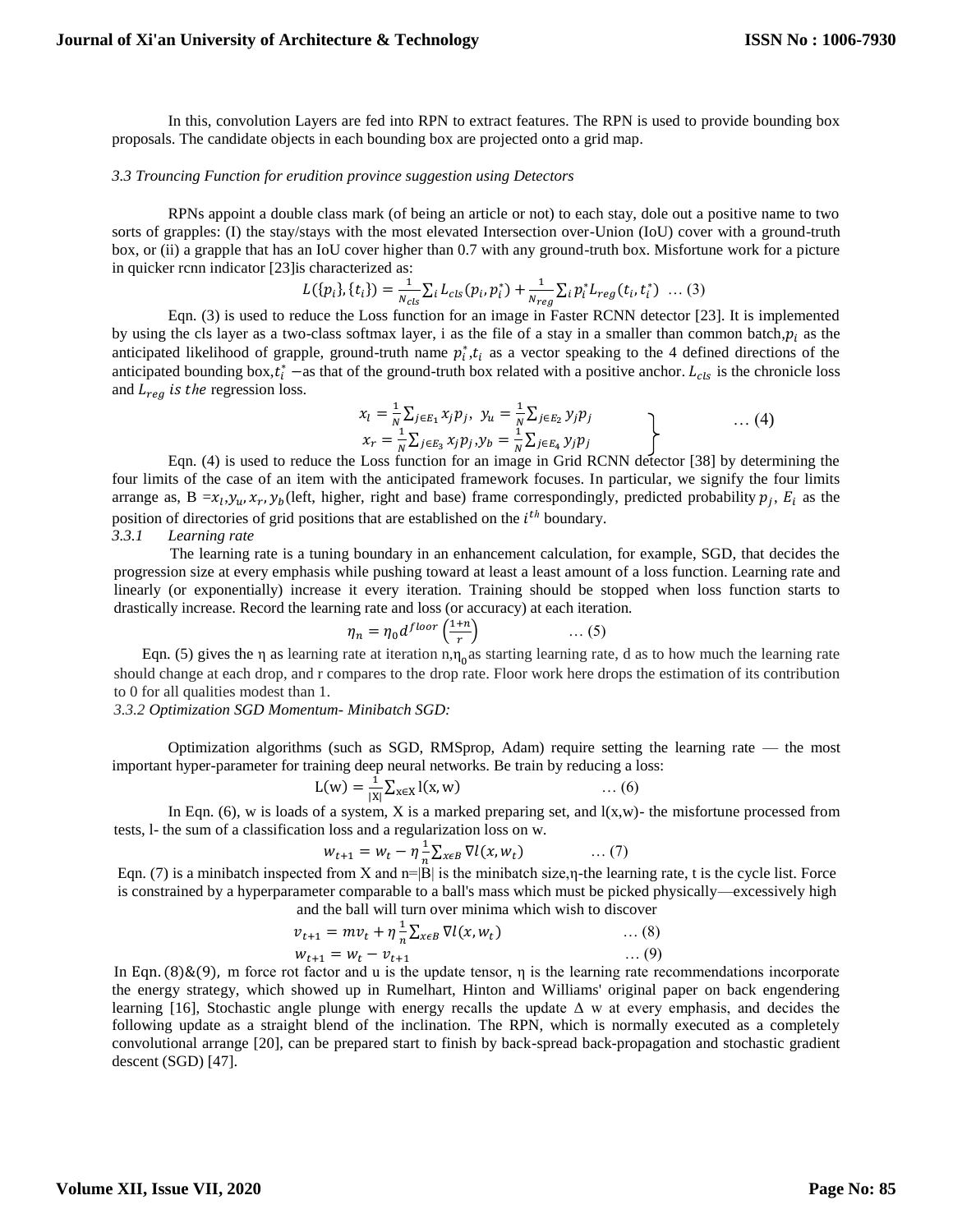#### **4. PROPOSED WORK**

The vehicle detection has mainly two steps: Localization and Classification. The image is given as the input to the framework. The object detection is done as the first step and its location is identified. The identified object is given to the classification step which identifies the vehicle.

## **Classification** Localization  $\mathcal{L}(p, u, t^u, v) = \mathcal{L}_c(p, u) + \lambda [u \ge 1] \mathcal{L}_1(t^u, v)$ … (10)

Eqn. (10) gives the outcome after localization and classification. In the proposed work, Faster R-CNN and Grid CNN are used. Faster R-CNN is increasingly powerful to deal with the enormous assortment of vehicle levels. Faster R-CNN shows an extraordinary presentation for the Pascal VOC [24] and COCO [25] 2D object finding benchmarks. In every case, it has not executed fine and just achieves 56.39% represent normal accuracy on the KITTI [26] vehicle recognition benchmark.

Faster R-CNN fixes this by utilizing another convolutional network (RPN) to produce the locale recommendations. The area proposition time from 2s to 10ms per picture yet also permits the district proposition stage to share layers. Faster R-CNN replaces specific tracking down with a different sub-neural system to produce ROIs, making another 10x accelerate and along these lines testing at a pace of around 7–18 fps. Network CNN models the issue of article recognition as finding a way from a fixed lattice to boxes firmly encompassing the items.

Grid-CNN with around 180 boxes in a multi-scale lattice performs all around contrasted with Fast R-CNN which utilizes around 2K bounding boxes created with a proposition strategy. This procedure makes recognition quicker by evacuating the item proposition stage just as diminishing the number of boxes to be handled, train a regressor to move and scale elements of the grid towards objects iteratively. Grid R-CNN leads to high-quality object localization. Grid R-CNN embraces a lattice guided limitation instrument for exact item identification with the customary relapse based strategies. Grid R-CNN catches the spatial data unequivocally and empowers the position-touchy property of completely convolutional architecture. CBCL train dataset, run SGD for 30k mini-batch cycles, and at that point bring down the learning rate to 0.0001 and prepare for another10k cycles. Learning stops after 40,000 cycles and the boundaries of layers conv1-1 to conv2-2 are fixed during learning for quicker preparing. CBCL vehicle dataset run SGD for small scale clump emphases, and afterwards, bring down the learning rate and train for different cycles. A force and boundary rot (on loads and predispositions) are utilized.

#### **5.Performance Analysis**

Evaluation of our advanced vehicle detector method which is formed by combining Faster RCNN and Grid RCNN is given in this section. This is done by using the average precision (AP), confusion matrix, precision, recall, and IoU. Assess the performance of vehicle class because the CBCL object identification benchmark takes the exhibition of the vehicle classification as the assessment average. Several images have been used 1000 images in CBCL dataset, 85% of the dataset is used as training images and 15% of it as test images. Dataset Link:<http://cbcl.mit.edu/software-datasets/streetscenes/>

*i) Perplexity Matrix*

The object detection task is utilized to make predicts about item classifications and the directions of existing items. For a solitary ground-truth object, make "valid/invalid" expectation to mean whether ready to prevail with regards to distinguishing the item detecting the object. Table 1 gives the confusion matrix.

| Table 1: Confusion matrix    |                 |                         |  |  |
|------------------------------|-----------------|-------------------------|--|--|
| <b>Total Condition</b>       | True            | False                   |  |  |
| <b>Predicted Affirmative</b> | True            | <b>False</b>            |  |  |
|                              | Affirmative(TA) | <b>Affirmative (FA)</b> |  |  |
| <b>Predicted Pessimistic</b> | False           | True                    |  |  |
|                              | Pessimistic(FP) | <b>Pessimistic (TP)</b> |  |  |

**Table 1: Confusion matrix**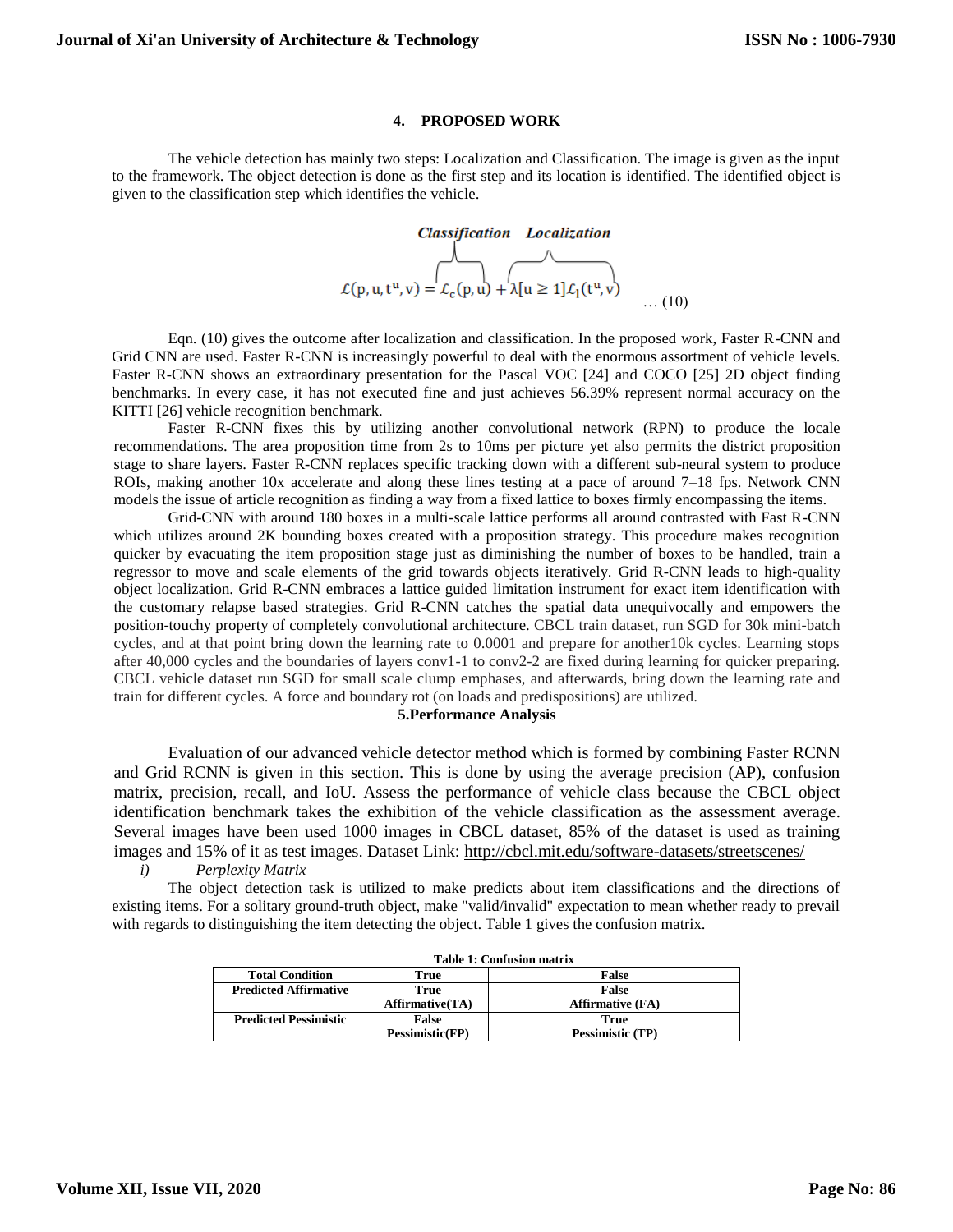*ii) Accuracy:* 

Accuracy gauges how precise your expectations are, demonstrating the level of right positive calculates which is given in Eqn.  $(11)$ . TA TA+FA … (11)

*iii) Recall:* 

The review quantifies how great our indicator is at discovering all the positives, demonstrating the level of the positive ground-truth protests that locator (faster RCNN and Grid RCNN) finds which is given in Eqn. (12).

$$
\text{Recall} = \frac{\text{TA}}{\text{TA+FP}} \tag{12}
$$

*iv) Intersection over Union (IoU):* 

The Intersection over Union (IoU) is an assessment metric in the article location territory. It gauges the covering rate between two zones, which is to quantify how great our locator is as for the ground-truth which is given in Eqn. (13).

$$
IoU = \text{Areaof} \frac{\text{Overall}}{\text{union}} \dots \tag{13}
$$

*v) Standard accuracy (SA):* 

**Standard accuracy** (SA) is a significant level assessment metric in object discovery, which comprises of an accuracy, review, and IoU. For each ground-truth object, we use our identifier to make expectations and afterwards judge the right forecasts by contrasting IoU and the IoU limit. We at that point process the disarray network, exactness, and review. Then, we likewise utilize a certainty score to quantify how much certainty we have in our identifier. We set the scored edge from 0 to 1 and step size to 0.05, and afterwards, we process the accuracy and review sets which are given in Eqn. (14).

$$
AP = \int_0^1 p(r) dr \qquad \qquad \dots (14)
$$

Table 2 represents the confusion matrix of the proposed system. In this table, the row indicates the predicted class and the column indicates the actual class.

| <b>Detection Methods</b> | Accuracy | <b>Recall</b> | <b>F1 Score</b> | <b>Standard accuracy (SA)</b> |
|--------------------------|----------|---------------|-----------------|-------------------------------|
| <b>Faster RCNN</b>       | 0.6544   | 0.6933        | 0.66            | 0.6252                        |
| <b>Grid RCNN</b>         | 0.6953   | 0.733         | 0.77            | 0.6752                        |

**Table 2.Performance Analysis of Proposed Work**

Analysis of Vehicle Detection methods shown in below Figure 3.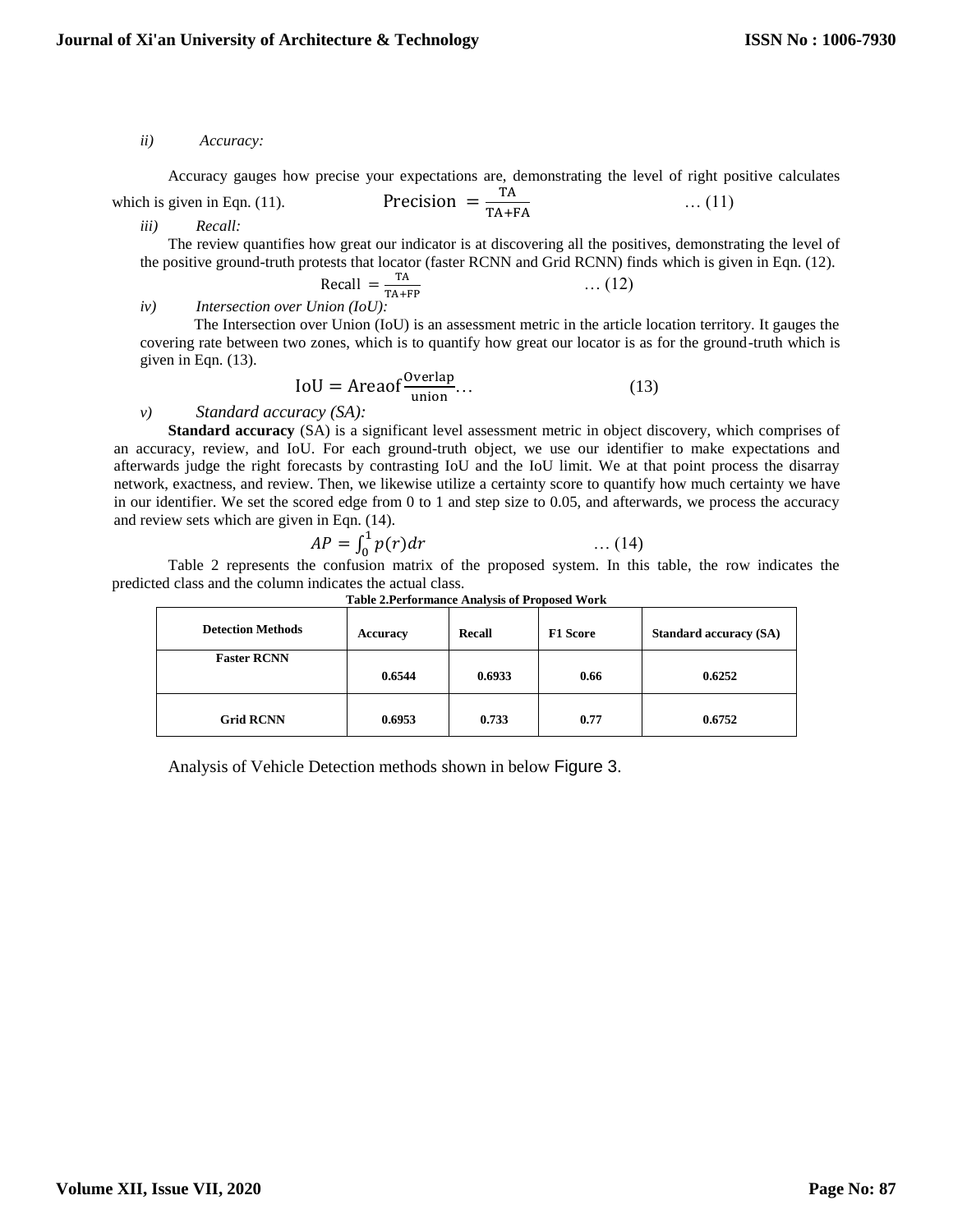

6. CONCLUSION

This paper proposes a vehicle detection algorithm which combines Faster RCNN and grid RCNN. The proposed work is an optimizing algorithm which gives highly improved accuracy results on the loss function. It is done for the vehicle images based on the loss function factor in Faster RCNN detector. The framework branch finds the article by anticipating lattice focuses with the position touchy, district mapping instrument is proposed to assist ROIs with getting a bigger speaking to the territory to cover however many matrices focuses as could be expected under the circumstances, which altogether gives a superior exhibition improves the misfortune work in an exactness level. The experimental results show that the performance of the detection is better when detecting the vehicle (car) images and the corresponding detection trained end-to-end with the proposed Grid RCNN. It yields a better result than the faster RCNN method.

### **References**

- [1] Basri, R., and Jacobs, D.W. 1997, "Recognition using region correspondences", International Journal of Computer Vision, 25(2):145- 166.
- [2] A. Mohan, C. Papageorgiou, and T. Poggio, "Example-based object detection in images by components. *PAMI*, 23(4):349– 361, April 2001.
- [3] Paul Viola and Michael Jones, "Robust real-time object detection", International Journal of Computer Vision, 4, no. 34-47, 2001,P.Viola, M. J. Jones, and D. Snow. "Detecting pedestrians using patterns of motion and appearance", The 9th ICCV, Nice, France, volume 1, pages 734–741, 2003.
- [4] D.Lowe, "Local feature view clustering for 3D object recognition", In Proceedings of the IEEE Conference on Computer Vision and pattern recognition, Kauai, Hawaii, pages 682–688. Springer, December 2001.
- [5] J.Sivic and A..Zisserman. Video Google: A text retrieval approach to object matching in videos. In Proceedings of the International Conference on Computer Vision, pages II:1470–1477, October 2003.
- [6] Ke, Y., Sukthankar, R.: PCA-SIFT: A more distinctive representation for local image descriptors. In: CVPR (2).(2004) 506 513.
- [7] D.Lowe, "Distinctive image features from scale-invariant keypoints. International Journal of Computer Vision, 60(2):91–110, 2004.
- [8] Navneet Dalal and Bill Triggs, "Histograms of oriented gradients for human detection", In International Conference on Computer Vision & Pattern Recognition (CVPR'05), vol. 1, pp. 886-893. IEEE Computer Society, 2005.
- [9] Svetlana Lazebnik, Cordelia Schmid, and Jean Ponce, "Beyond Bags of Features: Spatial Pyramid Matching for Recognizing Natural Scene Categories",2006.
- [10] Herbert Bay, TinneTuytelaars, and Luc Van Gool, "SURF: Speeded Up Robust Features", 2006.
- [11] OncelTuzel, FatihPorikli, and Peter Meer, "Region Covariance: A Fast Descriptor for Detection and Classification",2006
- [12] P. Felzenszwalb, R.Girshick, D. McAllester, D. Ramanan, Discriminatively trained mixtures of deformable part models, in PASCAL VOC Challenge, 2008.
- [13] Xiaoyu Wang∗ Tony X. Han, Shuicheng Yan, "A HOG-LBP Human Detector with Partial Occlusion Handling",2009.
- [14] Christoph H. Lampert, Matthew B. Blaschko, and Thomas Hofmann, "EfficientSubwindow Search: A Branch and Bound Framework for Object Localization", Ieee Transactions On Pattern Analysis And Machine Intelligence, Vol. 31, No. 12, December 2009.
- [15] FlorentPerronnin, Jorge Sanchez and Thomas Mensink, "Improving the Fisher Kernel for Large-Scale Image Classification", research gate.2010.
- [16] Koen E. A. van de Sande, Jasper R. R. Uijlings Theo Gevers Arnold W. M. Smeulders "Segmentation as Selective Search for Object Recognition",2011.
- [17] Alex Krizhevsky, IlyaSutskever and Geoffrey E. Hinton," ImageNet Classification with Deep Convolutional Neural Networks"2012.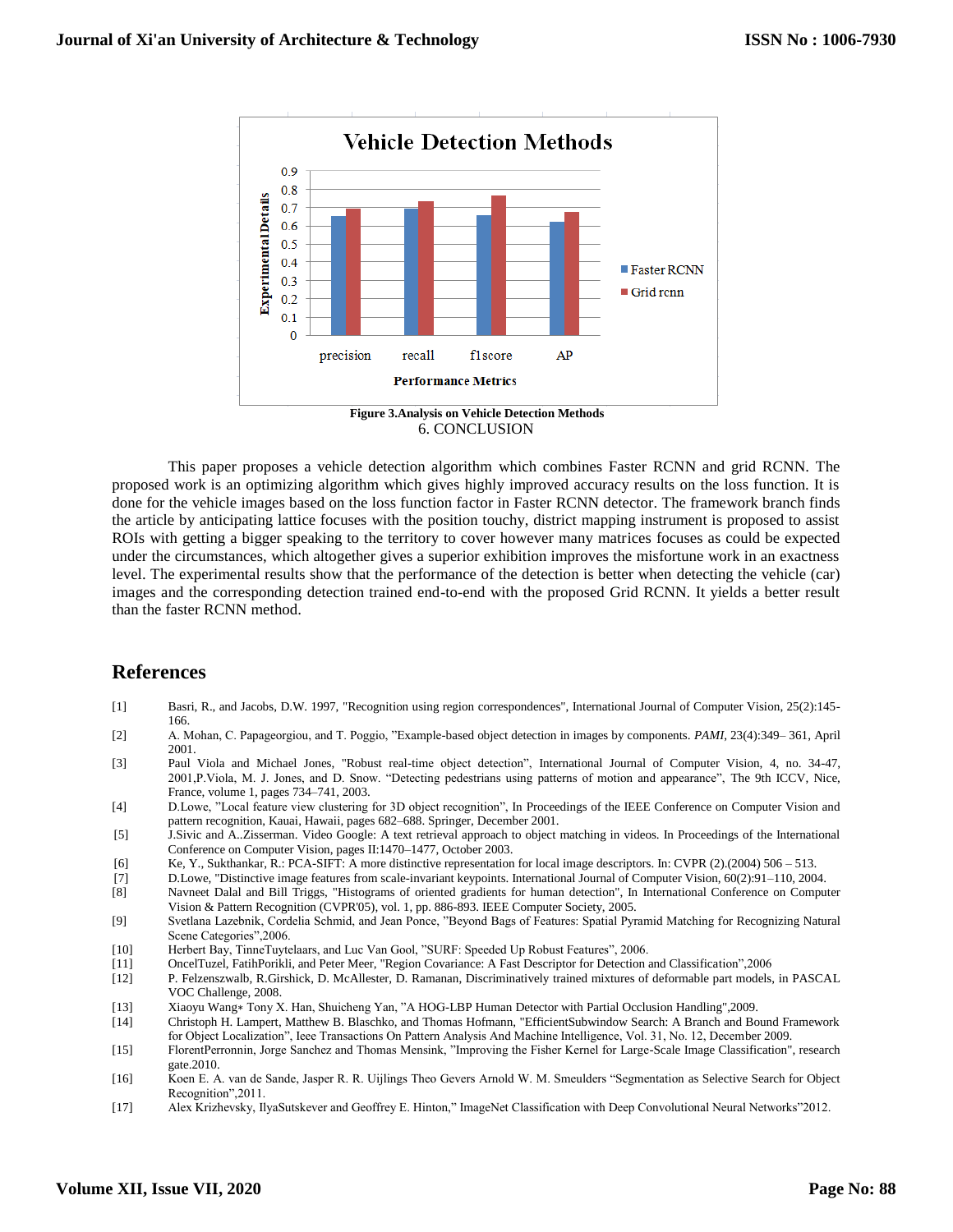- [18] Pierre Sermanet, David Eigen, Xiang Zhang, Michaël Mathieu, Rob Fergus, and YannLeCun. "Overfeat: Integrated recognition, localization and detection using convolutional networks." arXiv preprint arXiv:1312.6229, 2013.
- [19] Girshick Ross, Jeff Donahue, Trevor Darrell, and Jitendra Malik. "Rich feature hierarchies for accurate object detection and semantic segmentation." In Proceedings of the IEEE Conference on Computer Vision and Pattern Recognition, pp. 580-587, 2014.
- [20] J. Long, E. Shelhamer, and T. Darrell.Fully convolutional networks for semantic segmentation.In CVPR, 2015.
- [21] Y. LeCun, B. Boser, J. S. Denker, D. Henderson, R. E. Howard, W. Hubbard, and L. D. Jackel. Backpropagation applied to handwritten zip code recognition. Neural computation, 1989.
- [22] R. Girshick. Fast R-CNN.arXiv:1504.08083, 2015.
- [23] ShaoqingRen, Kaiming He, Ross Girshick, and Jian Sun. "Faster R-CNN: Towards real-time object detection with region proposal networks." In Advances in Neural information processing Systems, pp. 91-99, 2015.
- [24] Mark Everingham, Luc Van Gool, Christopher KI Williams, John Winn, and Andrew Zisserman. "The pascal visual object classes (VOC) challenge." International Journal of Computer Vision, 88, no. 2, 2010: 303-338.
- [25] Tsung-Yi Lin, Michael Maire, Serge Belongie, James Hays, Pietro Perona, Deva Ramanan, PiotrDollár, and C. Lawrence Zitnick. "Microsoft coco: Common objects in context." In European Conference on Computer Vision, pp. 740-755. Springer, Cham, 2014.
- [26] Andreas Geiger, Philip Lenz, Christoph Stiller, and Raquel Urtasun, "Vision meets robotics: The KITTI dataset." The International Journal of Robotics Research, 32, no. 11, 2013: 1231-1237.
- [27] Karen Simonyan and Andrew Zisserman. "Very Deep Convolutional Networks for Large- Scale Image Recognition." *Computing Research Repository (CoRR),* abs/1409.1556, 2014.
- [28] C. Szegedy, W. Liu, Y. Jia, P. Sermanet, S. Reed, D. Anguelov, D. Erhan, V. Vanhoucke, A. Rabinovich, Going deeper with convolutions, in CVPR, 2015.
- [29] Kaiming He, Xiangyu Zhang, ShaoqingRen and Jian Sun. "Deep Residual Learning for Image Recognition."IEEE Conference on Computer Vision and Pattern Recognition(CVPR), 2016: 770-778.
- [30] G. Huang, Z. Liu, L. Van Der Maaten, K. Q. Weinberger, Densely connected convolutional networks., in CVPR, 2017.
- [31] K. He, G. Gkioxari, P. Dollár, and R. Girshick, "Mask R-CNN", 2017, ICCV , pp. 2980-2988.
- [32] J. Dai, K. He, J. Sun, Instance-aware semantic segmentation via multi-task network cascades, in CVPR, 2016.
- [33] J. Redmon, S. Divvala, R. Girshick, A. Farhadi, You only look once: Unified, real-time object detection, in CVPR, 2016.
- [34] W. Liu, D. Anguelov, D. Erhan, C. Szegedy, S. Reed, C.-Y. Fu, A. C. Berg, SSD: Single shot multibox detector, in ECCV, 2016. [35] C.-Y. Fu, W. Liu, A. Ranga, A. Tyagi, A. C. Berg, Dssd: Deconvolutional single shot detector, in arXiv preprint arXiv:1701.06659, 2017.
- [36] Z. Li, F. Zhou, Fssd: Feature fusion single shot multibox detector, in arXiv preprint arXiv:1712.00960, 2017.
- [37] L. Cui, Mdssd: Multi-scale deconvolutional single shot detector for small objects, in arXiv preprint arXiv:1805.07009, 2018.
- [38] X. Lu, B. Li, Y. Yue, Q. Li, J. Yan, Grid r-CNN, in CVPR, 2019.
- [39] Changqingca, Bo wang, Wenruizhang, Xiaodong Zeng, Xuya, ZhejunfengYutaoliu and Zengyanwu, "An Improved Faster R-CNN for small object detection", IEEE Citation information: DOI 10.1109/ACCESS.2019.2932731, IEEE Access
- [40] Ren Y, Zhu CR, Xiao SP, "Small Object Detection in Optical Remote Sensing Image via Modified Faster R-CNN." Journal Citation Reports., vol.8, no.5, 2018.
- [41] Huang Zhongjie, Fu Meixia, Ni Kaili, et al. "Recognition of vehicle-logo based on faster RCNN," 4th International Conference on Signal and Information Processing, Networking and Computers. vol.494, pp.75-83,2019.
- [42] Huang Jipeng, Shi Yinchuan, Gao Yang. "Multi-Scale Faster-RCNN Algorithm for Small Object Detection."Computer Research and Development.2019, vol.56, pp.319-327.
- [43] Liang Zhenwen, Shao Jie, Zhang Dongyanget al. "Small object detection using deep feature pyramid networks."19th Pacific-Rim Conference on Multimedia.2018, 11166 LNCS, pp.554-564.
- [44] J. Redmon, S. K. Divvala, R. B. Girshick, and A. Farhadi. You only look once: Unified, real-time object detection. In CVPR, pages 779–788, 2016.
- [45] Z. Cai, Q. Fan, R. S. Feris, and N. Vasconcelos. A unified multi-scale deep convolutional neural network for fast object detection. In ECCV, pages 354–370, 2016.
- [46] ShengkaiWu ,Xiaoping Li "IoU-balanced Loss Functions for Single-stage Object Detection",
- [47] P. Goyal, P. D. A. R, R. B. Girshick, P. Noordhuis, L. Wesolowski, A. Kyrola, A. Tulloch, Y. Jia, and K. He, "Accurate, Large Minibatch SGD: Training ImageNet in 1 Hour," CoRR, vol. abs/1706.02677, 2017.
- [48] T. Lin, P. Goyal, R. Girshick, K. He, and P. Doll A R, "Focal loss for dense object detection," arXiv preprint ar X iv:1708.02002, 2017.
- [49] S. Zhang, L. Wen, X. Bian, Z. Lei, and S. Z. Li, "Single-Shot Refinement Neural Network for Object Detection",2018.
- [50] Z.Cai and N. Vasconcelos, "Cascade R-CNN: Delving Into High-Quality Object Detection", 2018.

#### AUTHORS



**K.M.N.Syed Ali Fathima** received the B.sc degree in Computer Science from MS University in 2012, M.sc degree in Computer Science from MS University in 2014 and M.Phil degree in Computer Science from MS University in 2017 under the guidance of

S. ShajunNisha.She is currently pursuing a PhD degree in Computer Science under the guidance of Dr K. Merriliance. Her research interest mainly includes the domain of Deep Learning in Object Detection in Image Processing.



**Dr K. Merriliance** pursued Bachelor of Science in Computer Science from Manonmaniam Sundaranar University, Tirunelveli in 1996, Master of Science from Madurai Kamaraj University in 1998, Master of Philosophy from Mother Teresa Women's University, Kodaikanal in 2000 and